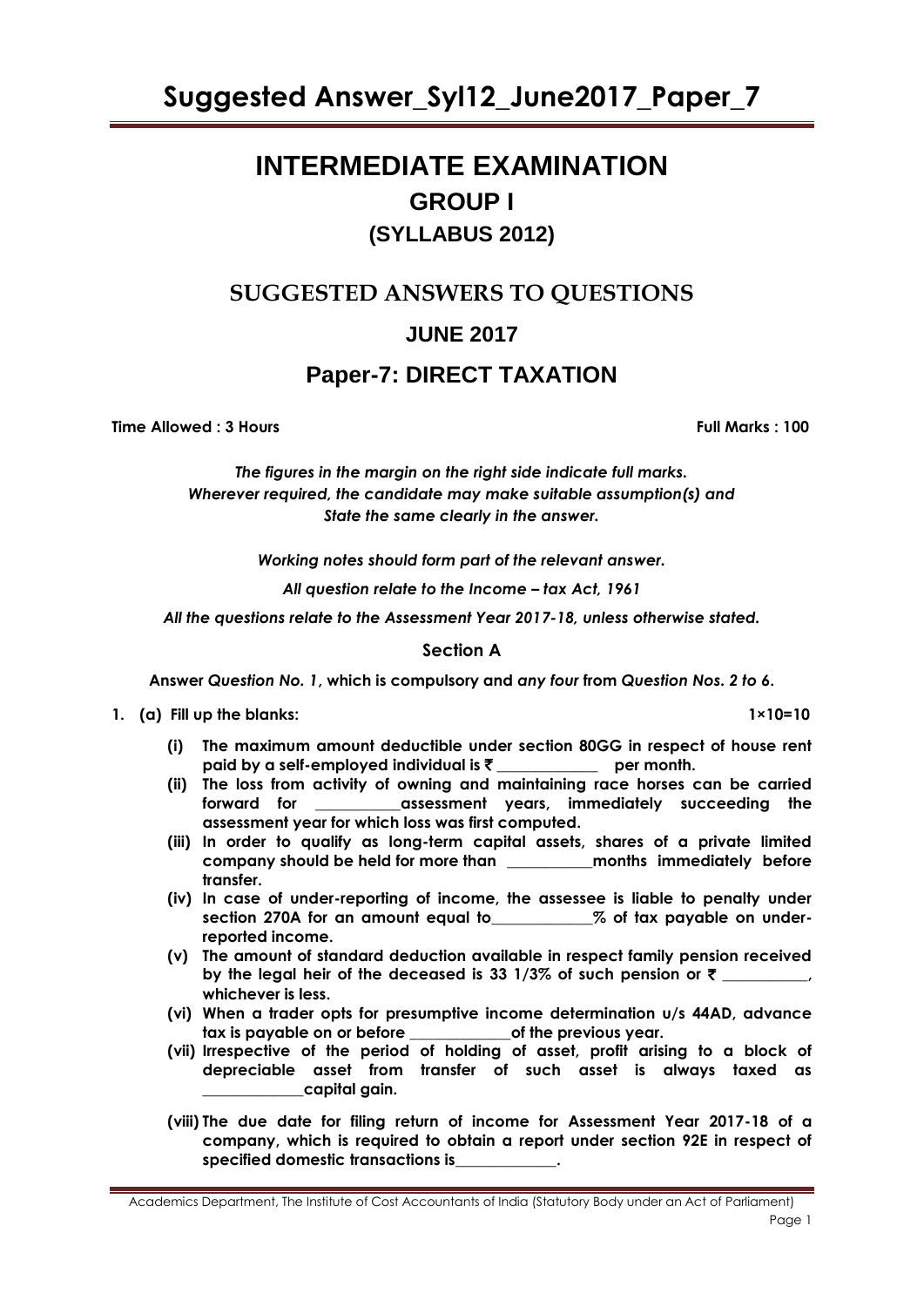- **(ix) Amount received by a member of a HUF as his share from the income of the HUF is \_\_\_\_\_\_\_\_\_(included/not included) in his total income.**
- **(x) Mr. X gifted** `**1 lakh to his wife, Mrs. X who invested such sum in a business. The business suffered a loss of** `**20,000. Such loss \_\_\_\_\_\_(can/cannot) be set off against eligible income of Mr. X.**
- **(b) Choose the most appropriate alternative: 1×5=5**

- **(i) Rate of surcharge applicable to a foreign company having total income of** `**8 crore is:**
	- **a. Nil**
	- **b. 2%**
	- **c. 5%**
	- **d. 10%**
- **(ii) Income Computation and Disclosure Standards are to be applied in computation of income under the head:**
	- **a. Capital Gain only**
	- **b. Profits and Gains of business or profession only**
	- **c. Income from other sources only**
	- **d. Both "Profits and Gains from business or profession" and "income from other sources"**
- **(iii) New plant and machinery acquired and put to use by an assessee engaged in transmission of power is eligible for additional depreciation at \_\_\_\_\_\_\_\_\_of actual cost.**
	- **a. 10%**
	- **b. 12.5%**
	- **c. 15%**
	- **d. 20%**
- **(iv) Maximum amount of exemption available in respect of amount received under voluntary retirement scheme is:** 
	- **a.** ` **2,00,000**
	- **b.** ₹ 3,00,000
	- **c.** ` **4,00,000**
	- **d.** ` **5,00,000**
- **(v) An individual can claim deduction from his gross total income in respect of expenditure for the medical treatment of a dependent being a person with disability up to maximum limit of**
	- **a.** `**50,000**
	- **b.** ₹1,00,000
	- **c.** `**75,000**
	- **d.** `**1,25,000**
- **(c) Match the following: 1×5=5**

| (i)   | Contribution of $\bar{z}8,000$ in cash by a                                                          |     | (a) Allowed as<br>in<br>deduction                  |
|-------|------------------------------------------------------------------------------------------------------|-----|----------------------------------------------------|
|       | company to a political party                                                                         |     | computing business income                          |
| (iii) | <b>Commodity Transaction Tax</b><br>Income from other sources<br>(b)                                 |     |                                                    |
|       | (iii) Forfeiture of advance received for<br>transfer of capital asset                                | (c) | Not eligible for deduction under<br>section 80 GGB |
| (iv)  | Interest from Sukanya Samridhi (d) Allowed only on payment basis<br>Account                          |     |                                                    |
| l (v) | Amount payable to the Indian $(e)$ Not included in total income<br>Railway for use of railways asset |     |                                                    |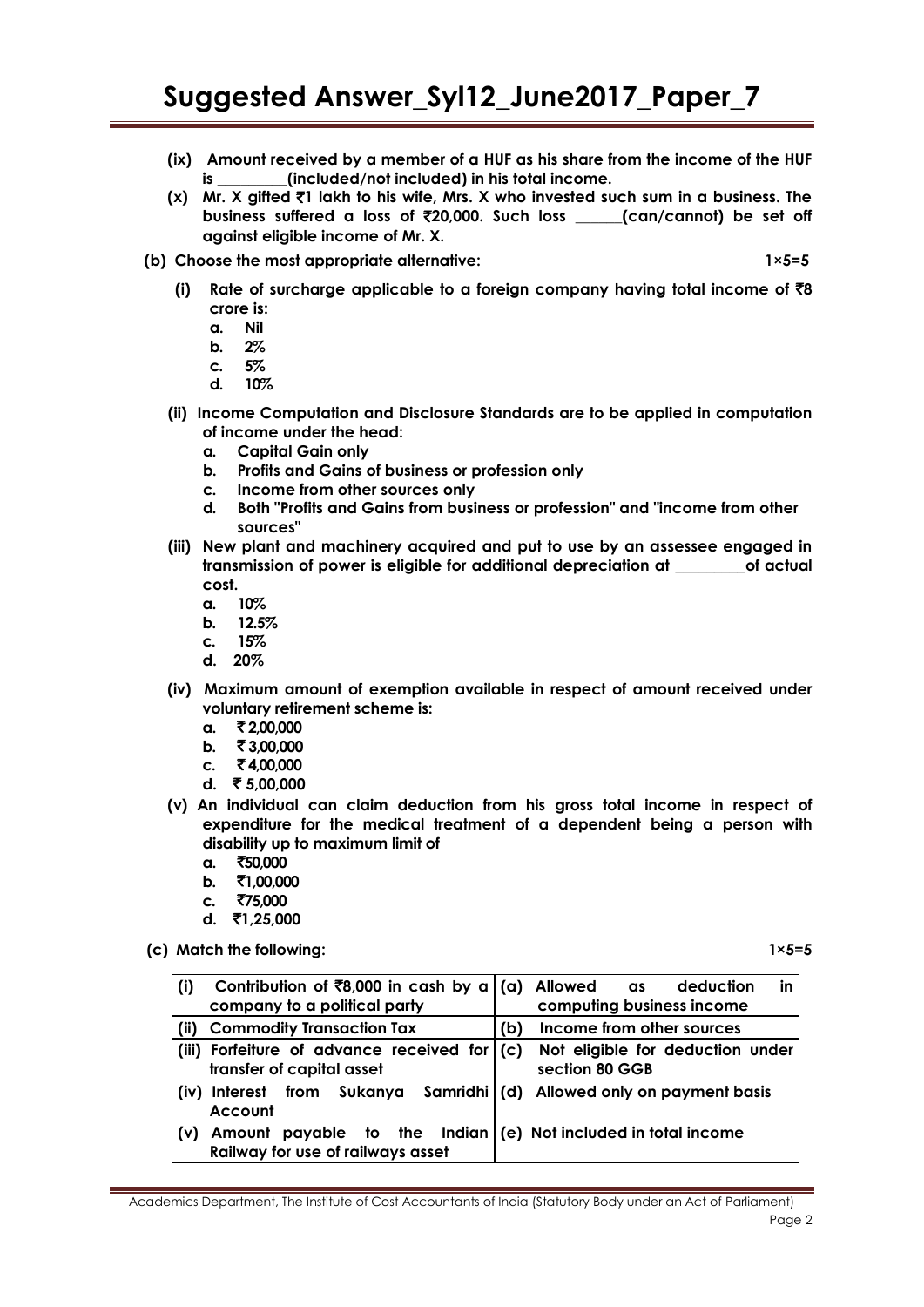#### **Answer: 1**

- (a) (i) 5,000
	- (ii) 4
	- (iii) 24
	- (iv) 50%. (If it is assumed that under-reporting is due to misreporting, then 200%)
	- (v) 15,000
	- (vi) 15th March
	- (vii) Short term
	- (viii) 30-11-2017
	- (ix) Not included
	- (x) Can

# **Answer: 1 (b)**

- (i) B. 2%
- (ii) D. Both "Profits and gains of business or profession" and "Income from other sources)
- (iii) D. 20% of cost
- (iv) D. ₹ 5,00,000
- (v) C. ₹ 75,000

#### **Answer: 1 (c)**

| (i)        | Contribution of ₹8,000 in cash by a<br>company to a political party                                 | $\mathcal{C}$<br>Not eligible for deduction under<br>section 80 GGB    |
|------------|-----------------------------------------------------------------------------------------------------|------------------------------------------------------------------------|
| (ii)       | Commodity Transaction Tax                                                                           | deduction<br>Allowed as<br>$\alpha$<br>in<br>computing business income |
|            | (iii) Forfeiture of advance received for (b) Income from other sources<br>transfer of capital asset |                                                                        |
| $(i \vee)$ | Interest from Sukanya Samridhi<br>Account                                                           | (e) Not included in total income                                       |
| (v)        | Amount payable to the Indian<br>Railway for use of railways asset                                   | (d) Allowed only on payment basis                                      |

**2. (a) Mr. Rao had a house property in Hyderabad. The house was let out to Mr. Reddy from August 2011 to September 2012. Mr. Rao was unable to realize three months' rent amounting to** ` **30,000 from Mr. Reddy. The said unrealised rent was reduced in computing income from house property for Assessment Year 2013-14.**

**Mr. Rao had let out the property to the State Government from October 2012 to December 2015. In October 2014, he increased the rent from** ` **20,000 per month to** ` **30,000 per month, but the State Government had disputed the increase in rent.**

**The house remained vacant for January 2016. He sold the house in February 2016. Mr. Rao recovered unrealised rent to the extent of** ` **20,000 from Mr. Reddy in December 2016. He also received arrear rent amounting to** ` **1,50,000 from the State Government in January 2017 after settlement of dispute regarding increase in rent.**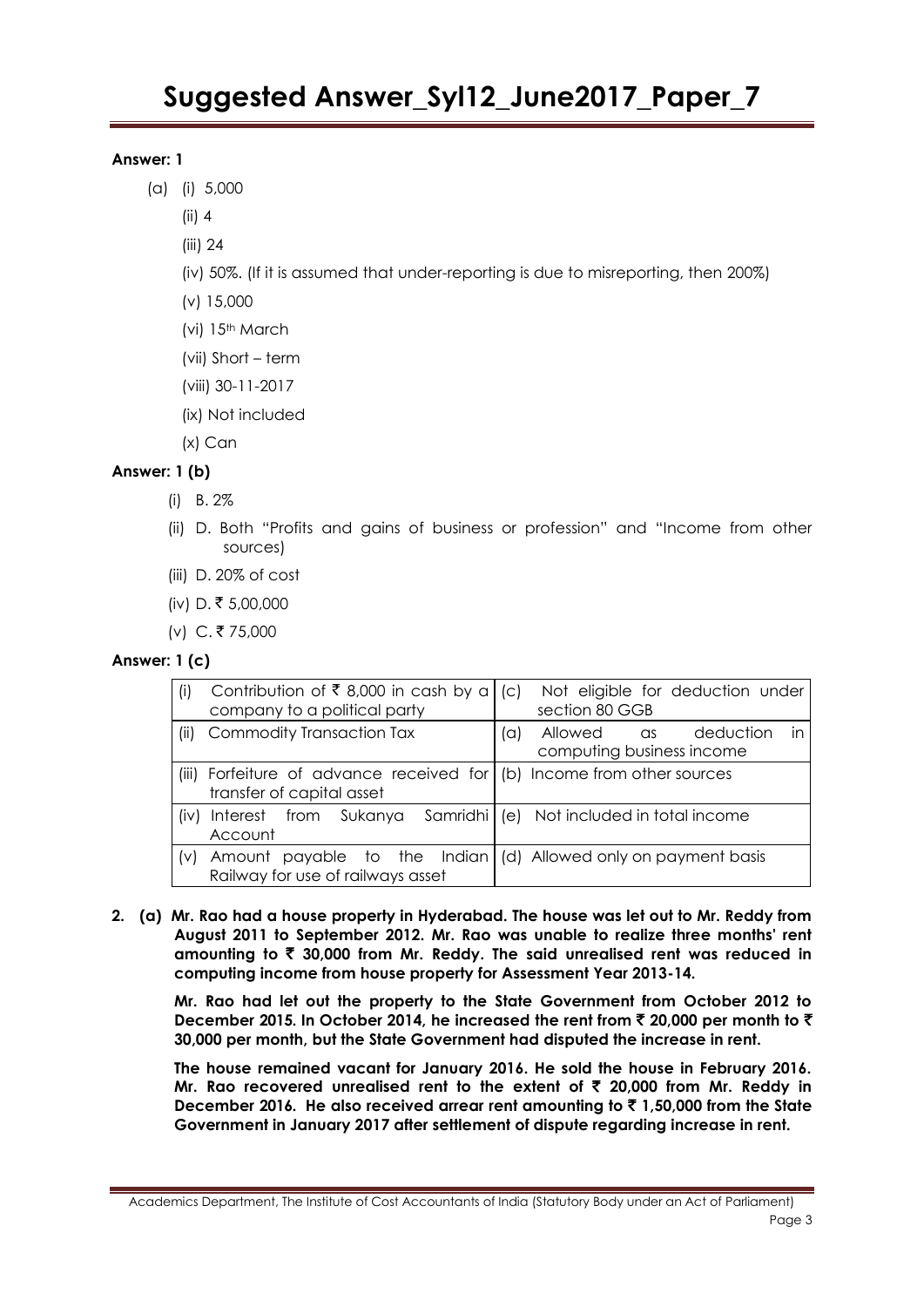**State with reason, whether recovery of unrealised rent and arrear rent be taxable in Assessment Year 2017-18. If so, under what head of income and what is the amount chargeable to tax? 6**

**(b) Avishek works in VKS Limited on a basic salary of** ` **50,000 per month. He is also entitled to dearness allowance of 20% of basic salary. Dearness allowance is included in salary for retirement benefit. He is also entitled to house rent allowance of ₹20,000 per month.** 

The company enhanced his basic salary by  $\bar{\tau}$  5,000 per month with effect from 1st **January, 2017.**

**Avishek was staying with his friend without paying rent till 31st October, 2016. He has taken a flat on rent at** ` **14,000 per month at Erode with effect from 1st November, 2016.**

**Compute taxable house rent allowance for the Assessment Year 2017-18.**

- **(c) State the maximum amount of exemption that can be claimed in respect of the following allowances/receipts: 1×5=5**
	- **(i) Transport allowance granted to an employee who is blind.**
	- **(ii) Hostel expenditure allowance for children of employee.**
	- **(iii) Gratuity received by an employee covered under the Payment of Gratuity Act, 1972.**
	- **(iv) Retrenchment compensation received by a workman.**
	- **(v) Amount received by an employee at the time of closure of account under National Pension Scheme.**

#### **Answer: 2 (a)**

As per section 25A (1), the amount of unrealised rent subsequently realized from a tenant or the amount of arrears of rent received from tenant, as the case may be, by an assessee shall be deemed to be the income from house property in the financial year in which such rent is realized shall be taxed under the head "income from house property", whether the assessee is the owner of the house property or not in that financial year.

As per section 25A (2), standard deduction @ 30% of the unrealised rent and arrears of rent shall be allowed.

Hence, unrealised rent of  $\bar{\xi}$  20,000 and arrear of rent of  $\bar{\xi}$  1,50,000 shall be taxable in Assessment Year under the head "Income from house property" in the hands of Mr. Rao.

Computation of income of Mr. Rao under the head "Income from house property" for the Assessment Year 2017-18

| <b>Particulars</b>                 |          |
|------------------------------------|----------|
| Unrealised Rent                    | 20,000   |
| <b>Arrear Rent</b>                 | 1,50,000 |
|                                    | 1,70,000 |
| Less Standard deduction at 30%     | 51,000   |
| Taxable income from house property | 1.19.000 |

#### **Answer: 2 (b)**

| <b>Particulars</b>                           |          |          |
|----------------------------------------------|----------|----------|
| House Rent Allowance Received (₹20,000 × 12) |          | 2,40,000 |
| Less: Amount exempted under section 10(13A)  |          |          |
| Least of the following:                      |          |          |
| Allowance actually Received                  | 2,40,000 |          |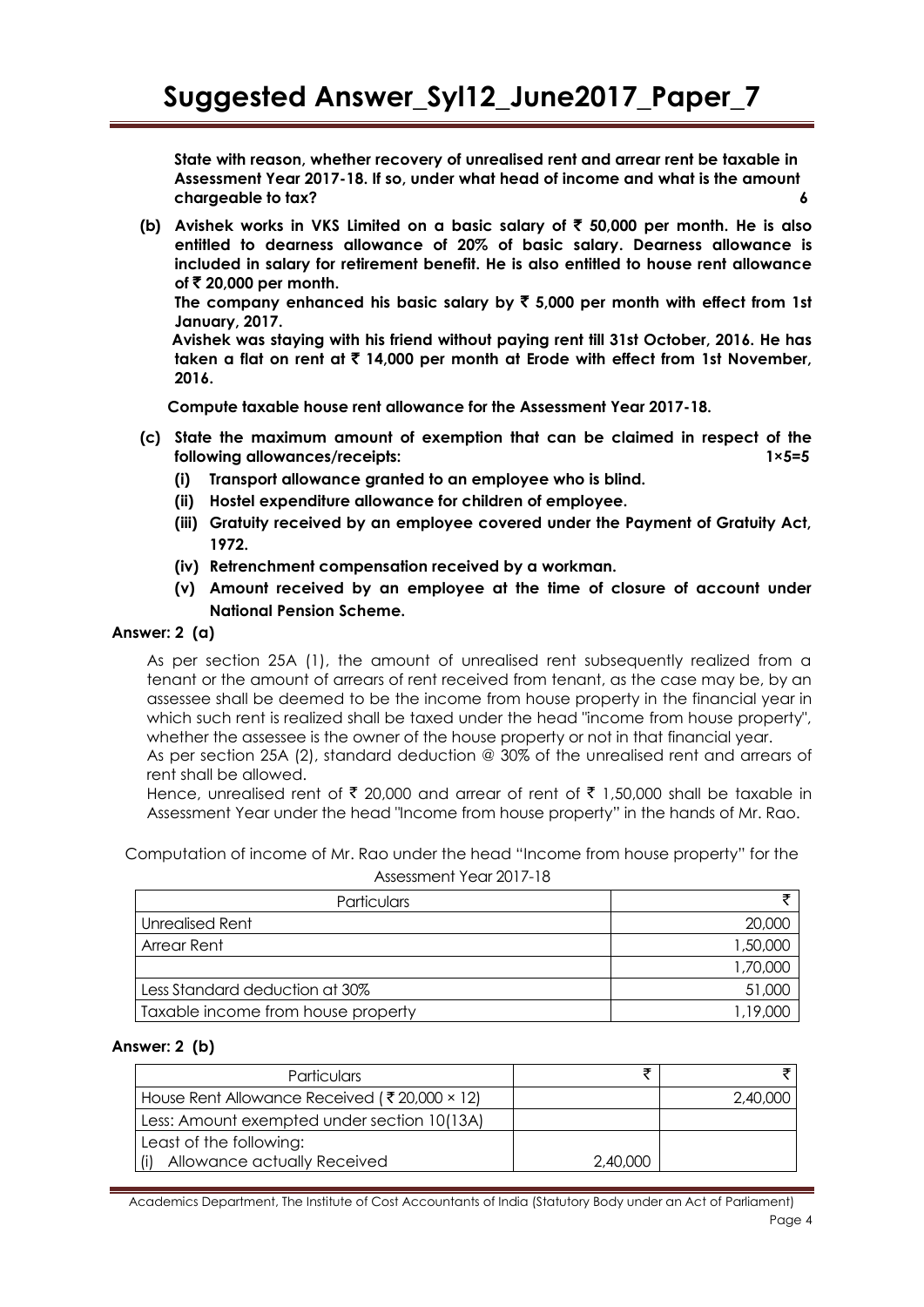| (ii) Rent paid over 10% of salary (Note)<br>(iii) 40% of salary: ₹3,18,000 x 40% | 38,200<br>1.27.200 |          |
|----------------------------------------------------------------------------------|--------------------|----------|
|                                                                                  |                    | 38,200   |
| Taxable House rent Allowance                                                     |                    | 2,01,800 |

#### Note

|                                                                       | ₹        |        |
|-----------------------------------------------------------------------|----------|--------|
| Rent paid from 01-11-2016 to 31-03-2017 (₹ 14,000 × 5)                |          | 70,000 |
| Salary and DA from 01-11-2016 to 31-12-2016                           |          |        |
| (₹ 50,000 + ₹ 10,000) × 2                                             | 1,20,000 |        |
| Salary and DA from 01-01-2017 to 31-03-2017(₹55,000 +<br>₹11,000) × 3 | 1,98,000 |        |
|                                                                       | 3,18,000 |        |
| 10% of Basic salary and DA from 01-11-2016 to 31-03-2017              |          | 31,800 |
| Excess of rent paid over 10% of salary                                |          | 38,200 |

### **Answer: 2 (c)**

| Allowance/receipt                                 | Maximum amount of exemption  |
|---------------------------------------------------|------------------------------|
| (i) Transport allowance granted to an employee    | ₹3,200 per month             |
| who is blind                                      |                              |
| (ii) Hostel expenditure allowance for children    | ₹ 300 p. m per child upto    |
|                                                   | maximum of two children      |
| (iii) Gratuity received by an employee covered    | ₹ 10,00,000                  |
| under the Payment of Gratuity Act                 |                              |
| (iv) Retrenchment compensation received by a      | ₹ 5,00,000                   |
| workman                                           |                              |
| (v) Amount received by an employee at the time of | 40% of total amount payable. |
| closure of account under National Pension Scheme  |                              |

### **3. (a) Following is the Profit and Loss Account of Mr. Ghosh for the year ended 31.03.2017:**

|    | <b>Particulars</b>                      | 罗         |    | <b>Particulars</b>                                    |           |
|----|-----------------------------------------|-----------|----|-------------------------------------------------------|-----------|
| Τo | <b>Interest</b>                         | 1,20,000  | By | <b>Gross Profit</b>                                   | 9,25,000  |
| To | <b>Salary &amp; Bonus</b>               | 2,70,000  | By | Dividend from Indian                                  |           |
| To | Rent                                    | 60,000    |    | companies                                             | 30,000    |
| To | <b>Medical expenses:</b><br><b>Self</b> | 15,000    | By | <b>Agricultural income</b><br>(From land in Malaysia) | 45,000    |
|    | <b>Staff</b>                            | 10,000    | By | <b>Public Provident Fund</b>                          |           |
| To | <b>Administration expenses</b>          | 70,000    |    | interest                                              | 50,000    |
| To | <b>Depreciation</b>                     | 85,000    |    |                                                       |           |
| Τo | <b>Donation</b>                         | 20,000    |    |                                                       |           |
| Τo | <b>Net Profit</b>                       | 4,00,000  |    |                                                       |           |
|    |                                         | 10,50,000 |    |                                                       | 10,50,000 |

#### **Additional information:**

**(i) Salary & Bonus includes, payment to son of** ` **1,30,000. Excess payment under section 40A(2)(a) is** ` **35,000.**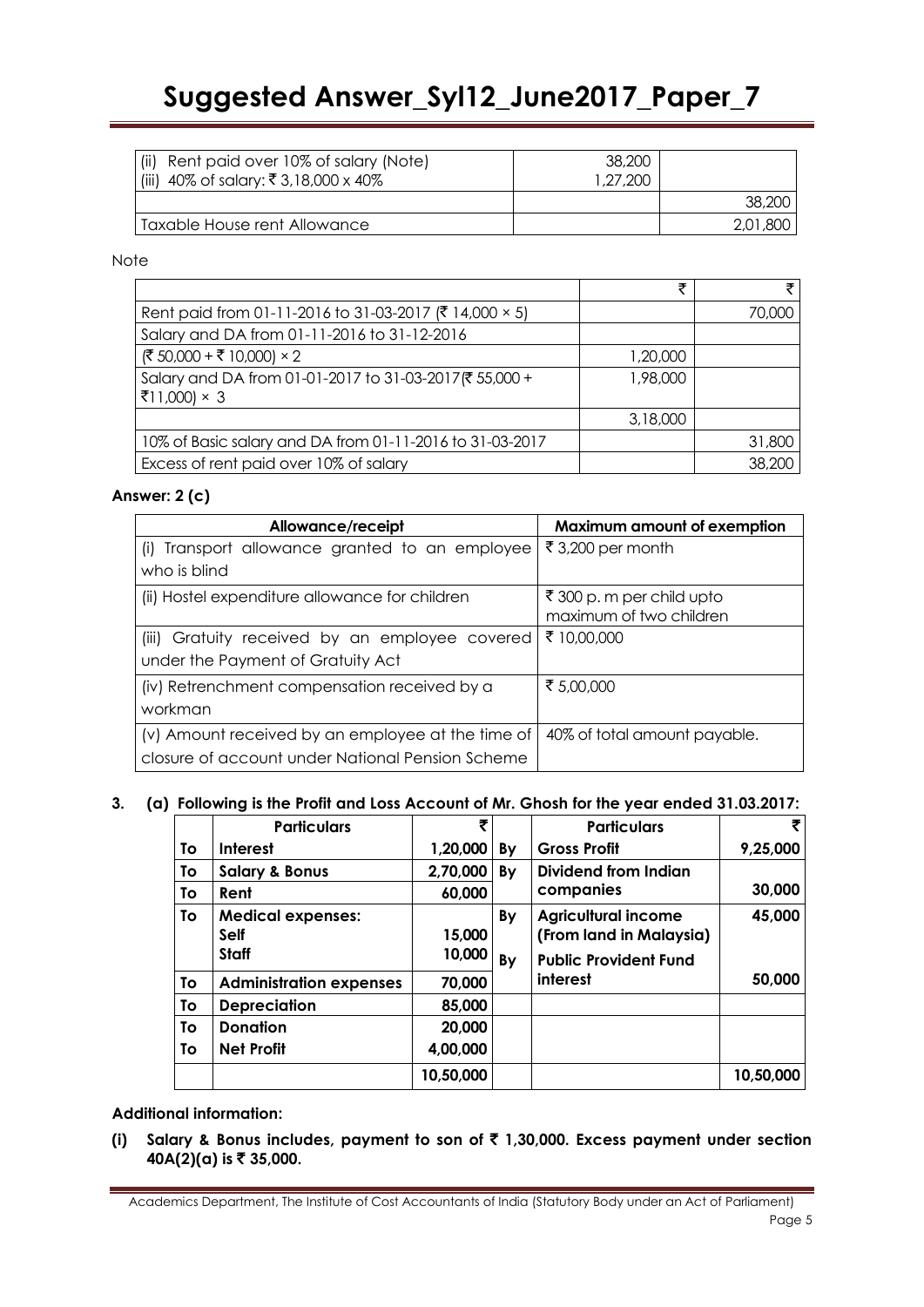- **(ii) Depreciation allowable under Income-tax Rules, 1962 is** ` **49,000.**
- **(iii) Donation includes (a)** ` **12,000 paid to Prime Minister's Relief Fund, and (b)** ` **8,000 to a charitable trust registered U/S.12AA and recognized under section 80G. Both were through account payee cheques.**

**You are required to compute the total income of Mr. Ghosh for the Assessment Year 2017-18.**

- **(b) State with brief reason, whether the following are eligible for deduction while computing income under the head "Profits and gains of business or profession": 1×5=5** 
	- **(i) Cash paid to agriculturist** ` **30,000 for buying sugarcane by a sugar mill.**
	- **(ii) Brokerage paid to Ramesh (a resident)** ` **12,000 by a company without deduction of tax at source.**
	- **(iii) Interest on capital paid by a firm to its partners @15% per annum, in accordance with the partnership deed.**
	- **(iv)** Freight paid to carrier in cash  $\bar{\tau}$  43,000.
	- **(v) Payment of** ` **33,000 to supplier of raw material by use of credit card.**

#### **Answer 3(a)**

| <b>Particulars</b>                                              |              | ₹        |
|-----------------------------------------------------------------|--------------|----------|
| Income From Business (Working Note 1)                           |              | 3,81,000 |
| Income from Other Sources:                                      |              |          |
| Dividend from Indian Companies - exempt under section<br>10(34) | Nil          |          |
| Agricultural income from land in Malaysia                       | 45,000       |          |
| Interest from PPF - exempt U/s.10                               | Nil          |          |
| Income chargeable under this head                               |              | 45,000   |
| <b>Gross Total Income</b>                                       |              | 4,26,000 |
| Less: Deduction under section 80 G                              |              |          |
| Donation to PM Relief Fund @ 100%                               | 12,000       |          |
| Donation to Charitable Trust ₹8,000 @ 50%                       | 4,000        |          |
|                                                                 |              | 16,000   |
|                                                                 | Total Income | 4,10,000 |

# **Computation of total income of Mr. Ghosh for the Assessment year – 2017 – 2018**

#### **Working Note 1: Computation of income from Business**

| <b>Particulars</b>                                    | ₹ | ₹        |
|-------------------------------------------------------|---|----------|
| Net Profit as per Profit and Loss Account             |   | 4,00,000 |
| Add:                                                  |   |          |
| Medical expenses to staff-allowed                     |   |          |
| Medical expenses to self-disallowed                   |   | 15,000   |
| Depreciation debited to P&L account (considered       |   | 85,000   |
| separately)                                           |   |          |
| Donation debited to P & L account (not an expenditure |   | 20,000   |
| for business)                                         |   |          |
| Excess salary paid to son – disallowed under section  |   | 35,000   |
| 40A(2)                                                |   |          |
|                                                       |   | 5,55,000 |
| Less:                                                 |   |          |

**10**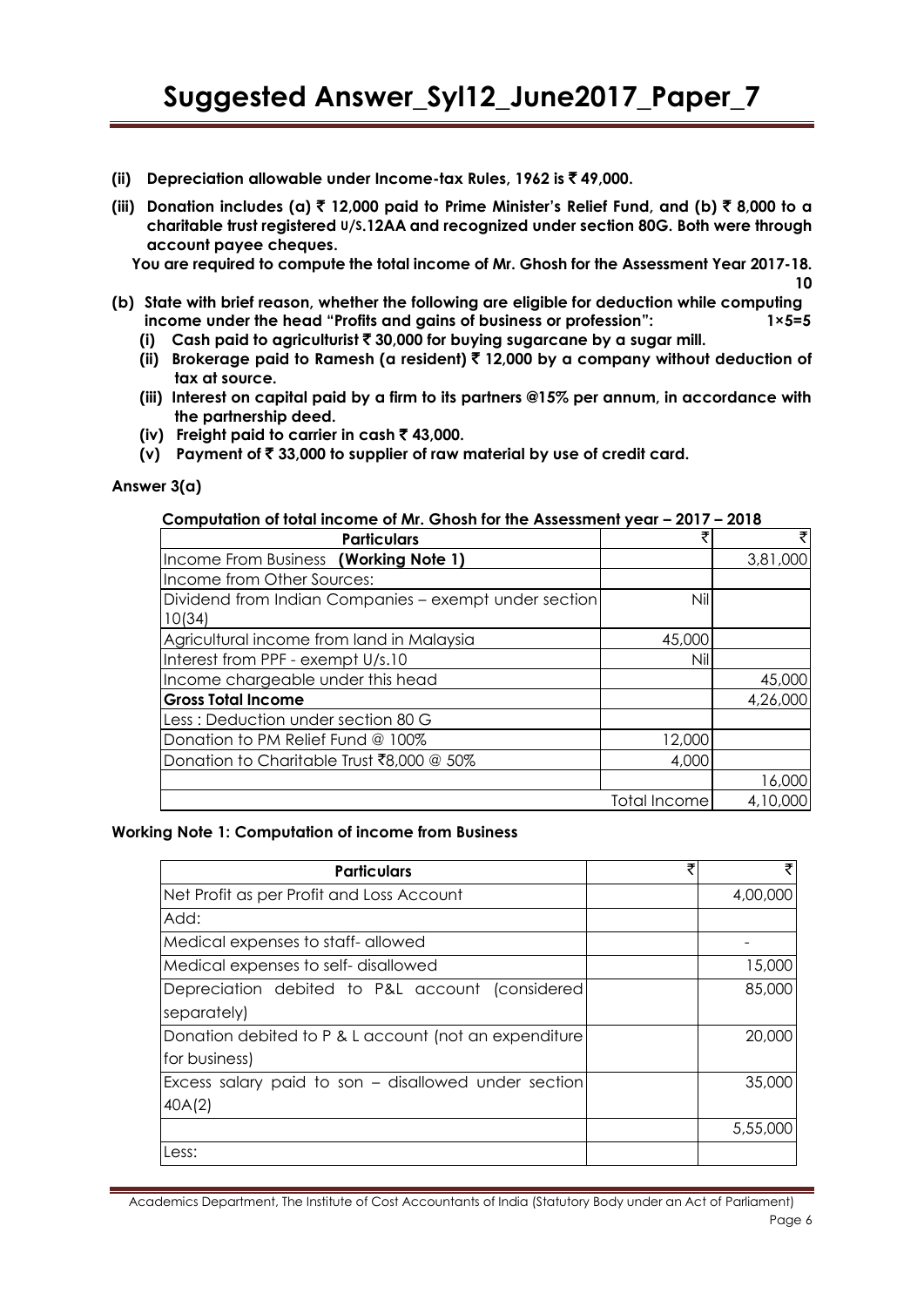| Dividend from Indian Companies            | 30,000 |          |
|-------------------------------------------|--------|----------|
| Agricultural income from land in Malaysia | 45,000 |          |
| Interest on PPF a/c                       | 50,000 |          |
| Depreciation as per Income-tax rules      | 49,000 |          |
|                                           |        | 1,74,000 |
| Income from Business                      |        | 3,81,000 |

## **Answer 3(b):**

| (i)   | Deductible: Cash paid for agricultural produce to the cultivator, grower or<br>producer is not liable for disallowance under section 40A(3) even if it is paid in<br>contravention of that provision i.e above ₹ 20,000.              |
|-------|---------------------------------------------------------------------------------------------------------------------------------------------------------------------------------------------------------------------------------------|
|       |                                                                                                                                                                                                                                       |
| (ii)  | Deductible: When brokerage paid exceeds ₹ 15,000 the liability to deduct tax<br>at source under section 194H would arise. Since, it is less than the said limit, it is<br>eligible for deduction as TDS requirement is not attracted. |
|       |                                                                                                                                                                                                                                       |
| (iii) | Deductible up to 12% and the balance 3% is liable for disallowance. Section<br>40(b) enables allowance of interest on capital when the interest payment<br>exceeds 12%.                                                               |
|       |                                                                                                                                                                                                                                       |
| (iv)  | Not Deductible: As the payment to carrier towards freight is more than $\overline{3}35,000$<br>in cash, such cash payment is liable for disallowance under section 40A(3).                                                            |
|       |                                                                                                                                                                                                                                       |
| (v)   | Deductible: As payment is made by means of credit card, disallowance under<br>section 40A(3) is not called for irrespective of the amount.                                                                                            |
|       |                                                                                                                                                                                                                                       |

# **4. (a) Answer the following questions with brief reasons/working:**

- **(i) Mr. Rao having 30% shareholding in Jain(P) Ltd., received dividend of** ` **12 lakhs in December, 2016. Mr. Raghu having 20% shareholding in the same company received** ` **8 lakhs by way of dividend at the same time.-How will the dividend income be treated in the hands of Mr. Rao and Mr. Raghu respectively? The company has paid DDT u/s 115/O.**
- **(ii)** Mr. Raj took life insurance policy in the name of his wife for  $\bar{\tau}$  5 lakhs with annual **premium of** ` **45,000 on 01.06.2016. On the same date, he also took another policy in the name of his son (age 15) with severe disability (as referred to in section 80U) for** ` **2,00,000 with annual premium of** ` **40,000. Determine the quantum of life insurance premiums eligible for deduction under section 80C. 3+2=5**
- **(b) Ms. Padmaja furnishes you the following information for the year ended 31.03.2017:**
	- **(i) Acquired a vacant site for** ` **5,20,000 in June, 2016 and the valuation for stamp duty purpose was** ` **5,60,000.**
	- **(ii) Sold a let out residential building for** ` **10,50,000 to John (non-relative) when stamp duty value was** ` **13,60,000. Indexed cost of the. asset (computed)** ` **11,10,000.**
	- **(iii) Won** ` **35,000 in a crossword puzzle contest.**
	- **(iv) Income from business (computed)** ` **9,20,000.**
	- **(v) Paid** ` **90,000 towards tuition fee for part-time MBA course pursued by her.**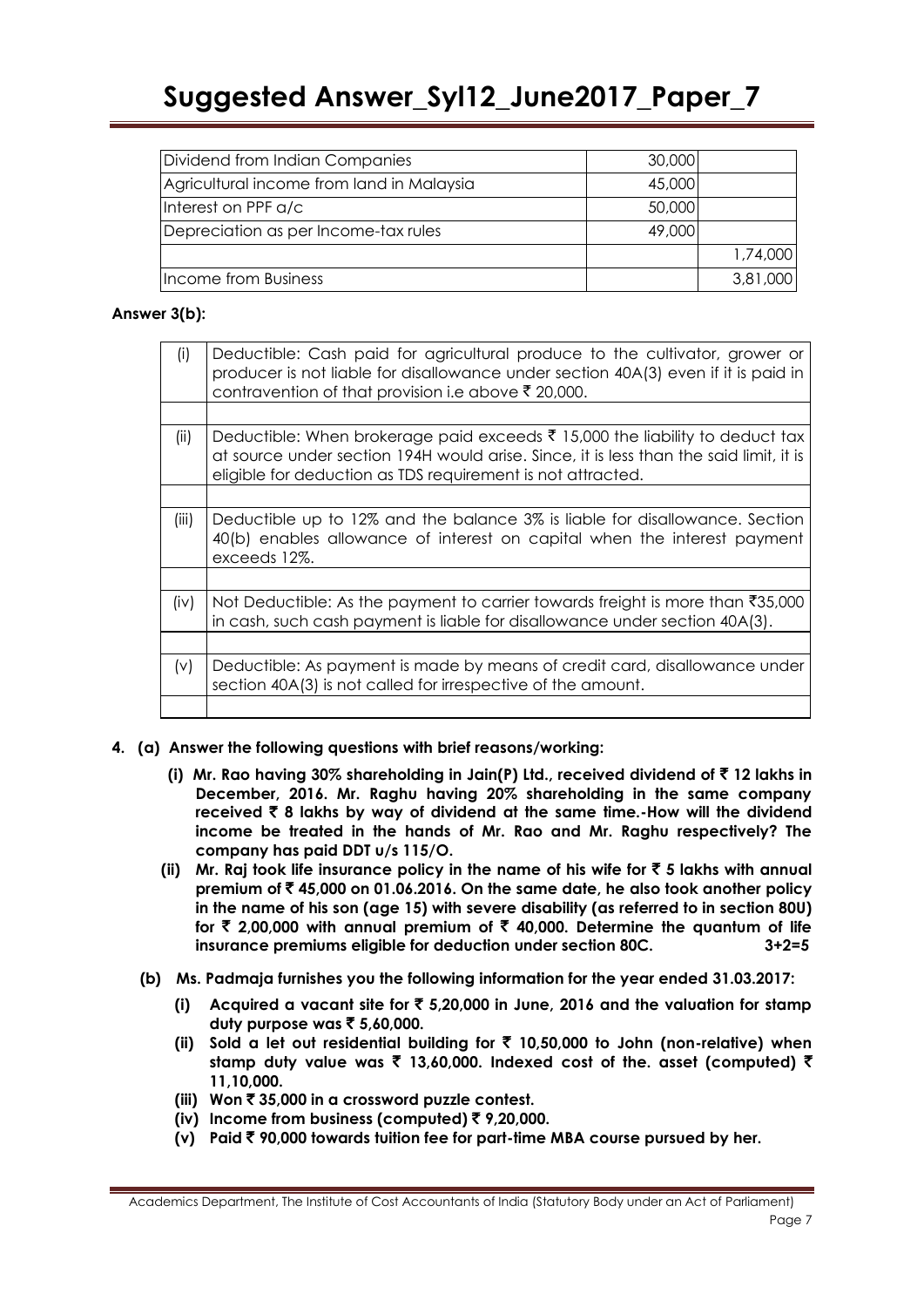**(vi) Paid by cheque** ` **26,000 towards health insurance premium by her parents (who are senior citizen) and** ` **7,500 by cash towards preventive health checkup for herself.**

**(vii) Paid** ` **40,000 in notified National Pensions Systemss Trust.**

 **Compute the total income of Ms. Padmaja for the Assessment Year 2017-18. 5**

**(c) Mr. Arvind entered into an agreement for sale of vacant land to Mr. Bimal on 01.07.2016 and received** ` **1,00,000 by cash. The agreement got cancelled as Mr. Bimal could not mobilize money to buy the land. Mr. Arvind hence forfeited the advance money in January, 2017. Discuss the tax consequence of the transaction in the hands of Mr. Arvind as regards acceptance of advance in cash and its forfeiture**  subsequently.

### **Answer: 4 (a)**

(i) Where the total income of an assessee, being an individual or HUF or a firm, resident in India includes any income by way of dividend and such dividend exceeds  $\bar{\tau}$  10 lakhs, it is chargeable to tax at the rate of 10% (plus surcharge and education cess). [sec.115BBDA]

Hence, such dividend income is liable to tax in the hands of Mr. Rao even though the company has paid DDT under section 115-O. The dividend income is not exempt under section 10(34).

Since the dividend income of Mr.Raghu is less than  $\bar{\tau}$  10 lakhs it is not covered by section 115 BBDA. Hence it is exempt under section 10(34).

(ii) Where the life insurance policy is issued after. 01.04.2013 the quantum of premium exceeding 10% of the capital sum assured is not eligible for deduction under section 80C.

However, where the policy covers a person with disability or with severe disability the quantum is limited to 15% of the capital sum assured instead of 10%.

Thus the premium paid on wife's policy is deductible.

The premium paid on son (with severe disability) is eligible for deduction to the extent of 15% only i.e.  $\bar{\tau}$  30,000 only.

Hence the total amount deductible would be ₹ 45,000 + ₹ 30,000 = ₹ 75,000.

# (b) **Computation of Total income of Ms. Padmaja for the Asst. Year 2017 – 2018**

|                                                                                                                                                                                              | ₹         | ₹        |
|----------------------------------------------------------------------------------------------------------------------------------------------------------------------------------------------|-----------|----------|
| Income from Business (computed)                                                                                                                                                              |           | 9,20,000 |
|                                                                                                                                                                                              |           |          |
| Income from Other Sources:                                                                                                                                                                   |           |          |
| Crossword puzzle contest<br>$\Box$                                                                                                                                                           | 35,000    |          |
| Difference in price of acquisition of vacant site being<br>(ii)<br>below $\bar{5}0,000$ there is no tax implication                                                                          | Nil       |          |
|                                                                                                                                                                                              |           | 35,000   |
| Income from Long Term Capital Gain:                                                                                                                                                          |           |          |
| Sale of residential building to John for consideration less than<br>stamp duty value attracts section 50C. Hence, stamp duty<br>value shall be deemed to be the full value of consideration. |           |          |
| Deemed sale consideration                                                                                                                                                                    | 13,60,000 |          |
| Less: Indexed cost of acquisition                                                                                                                                                            | 11,10,000 |          |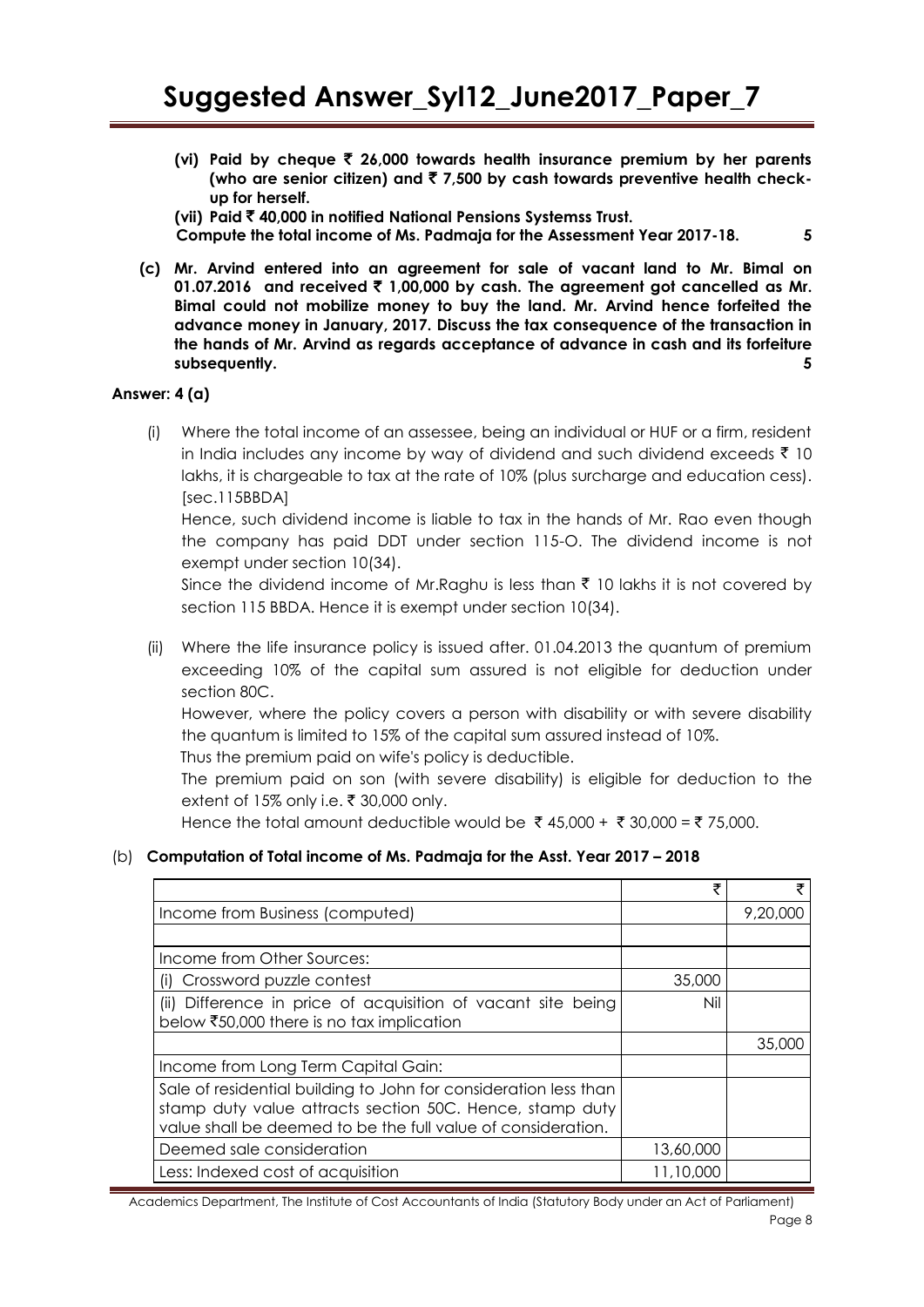|                                                    |        |        | 2,50,000  |
|----------------------------------------------------|--------|--------|-----------|
| Gross Total Income                                 |        |        | 12,05,000 |
| Less: Deduction under section 80C                  |        |        |           |
| For Part-time education not eligible for deduction |        | Nil    |           |
| Deduction Under section 80CCC                      |        |        |           |
| Contribution to Notified Pension Scheme            |        | 40,000 |           |
| Deduction Under section 80D                        |        |        |           |
| Medical Insurance premium                          | 26,000 |        |           |
| Preventive Health Check up paid in cash is also    | 5,000  |        |           |
| allowed                                            |        |        |           |
|                                                    |        | 31,000 |           |
|                                                    |        |        | 71,000    |
| Total income                                       |        |        | 11,34,000 |
|                                                    |        |        |           |

 $\mathcal{L}$ 

Mr. Arvind received  $\bar{\tau}$  1,00,000 as advance for sale of vacant land. This amount was forfeited subsequently. Where any sum of money is received as advance in the course of negotiations for transfer of a capital asset and if such amount is forfeited, it is taxable under the head 'Income other sources'.

It is not to be reduced from the cost of acquisition or fair market value or the written down value of the asset.

The receipt of advance in cash exceeding  $\bar{\tau}$  20,000 is in contravention of section 269SS of the Act.

Hence the recipient i.e. Mr. Arvind is liable for penalty equal to the amount of advance under section 271D of the Act.

**5. (a) Balaji, engaged in manufacturing activity, furnishes you the following details:**

|                                | <b>Furniture &amp; Fittings</b> | <b>Plant &amp; Machinery</b> |
|--------------------------------|---------------------------------|------------------------------|
| Opening WDV (01.04.2016)       | 15,000                          | 2,50,000                     |
| Acquired and used (01.07.2016) | 25,000                          | 3,10,000                     |
|                                |                                 | (Includes excise duty)       |
|                                |                                 | eligible for CENVAT          |
|                                |                                 | credit of $\bar{x}$ 10,000)  |
| Acquired and used (01.01.2017) | 10,000                          | 1,50,000                     |
| Sold on 20.09.2016             | 20,000                          | 75,000                       |
| Sold on 12.03.2017             |                                 | 2,40,000                     |

**Compute eligible depreciation for the Assessment Year 2017-18 (ignore additional depreciation). 5** 

- **(b) State with brief reason the "due date" for filing return of income in the following cases: 5**
	- **(i) Dr. Anand Hair Clinic (P) Ltd. having aggregate annual receipt of** `**110 lakhs and income from business of** ` **6,20,000 (compute).**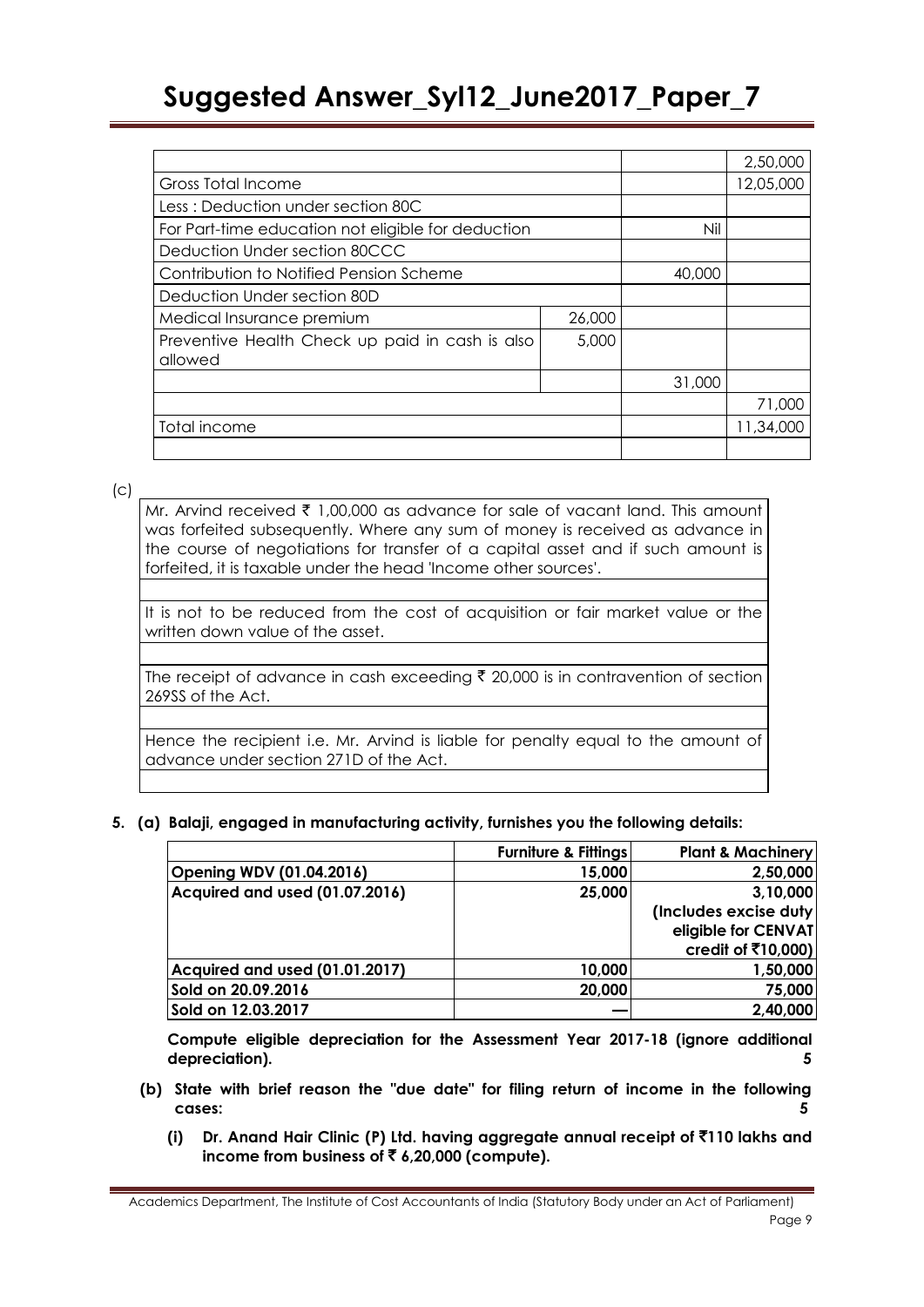- **(ii) Timber Traders, a partnership firm, having business loss of** ` **2,30,000 and total turnover of** ` **56,27,000. It is not opting for the presumptive provisions of section 44AD of the Act.**
- **(iii) Mr. Sridhar doing proprietary business, with annual turnover exceeding** ` **200 lakhs and income from business (computed) of** ` **7,40,000.**
- **(iv) A Charitable trust registered under section 12AA, having total income of** ` **2,40,000 before giving effect to the provisions of sections 11 and 12 of the Act.**
- **(v) Mr. Malik doing trade in automobile spare parts, with turnover below** ` **50 lakhs and having a windmill for generation of power, which is eligible for deduction under section 80-IA of the Act.**
- **(c) Ms. Sanvitha sold a residential building for** ` **52 lakhs to Ms.Vivitha on 01.06.2016. The stamp duty valuation for the purpose of registration was** ` **60 lakhs. Ms. Sanvitha paid brokerage @ 1% of the sale consideration.**

**The property was originally acquired for** ` **4.97 lakhs in July, 2005. Further construction was made in the financial year 2012-13 for** ` **8,52,000.**

**Ms. Sanvitha deposited** ` **30 lakhs in capital gain bonds of Rural Electrification Company in October, 2016. She has non-speculation business loss of** ` **3,48,000 (computed) for the financial year 2016-17.**

**You are requested compute her total income for the assessment year 2017-18. 5 Cost inflation index:**

| Financial Year | $2005 - 06 = 497$  |
|----------------|--------------------|
|                | $2012 - 13 = 852$  |
|                | $2016 - 17 = 1125$ |

**Answer: 5 (a)** 

|                                                | <b>Furniture &amp; Fittings</b> | Plant&<br><b>Machinery</b> |
|------------------------------------------------|---------------------------------|----------------------------|
| Opening WDV                                    | 15,000                          | 2,50,000                   |
| Add: Additions upto 02.10.16                   | 25,000                          | 3,00,000                   |
| Additions after 02.10.16                       | 10,000                          | 1,50,000                   |
|                                                | 50,000                          | 7,00,000                   |
| Less: Sold during the year                     | 20,000                          | 3,15,000                   |
| Block value before depreciation claim          | 30,000                          | 3,85,000                   |
| Depreciation (@ 10% on ₹10,000) $\times$ 1/2   | 500                             |                            |
| Depreciation (@ 15% on ₹1,50,000) $\times$ 1/2 |                                 | 11,250                     |
| Depreciation on 10% on ₹20,000                 | 2,000                           |                            |
| Depreciation on 15% on ₹2,35000                |                                 | 35,250                     |
| <b>Total Depreciation</b>                      | 2,500                           | 46,500                     |
| Closing WDV after Depreciation                 | 27,500                          | 3,38,500                   |
|                                                |                                 |                            |

**Note:** If is also possible to take the view that under the block concept position as at year end alone is relevant and that sales can be first set off against assets acquired /used for less then 180 days. In such case the entire blocks will be eligible for depreciation @ 10% and 15% respectively. In such case depreciation on furniture is 10% of 30,000 = ₹ 3,000. Depreciation on plant & machinery is 15% of 3,85,000 = ₹ 57,750.

#### **Answer: 5 (b)**

| (i) In the case of a company, whose accounts are liable to audited under any other<br>law (i.e. Companies Act, 2013), the return of income has to be filed on or before<br>30.09.2017. |
|----------------------------------------------------------------------------------------------------------------------------------------------------------------------------------------|
|                                                                                                                                                                                        |
|                                                                                                                                                                                        |

The accounts are to be audited under section 44AB of the Act since the assessee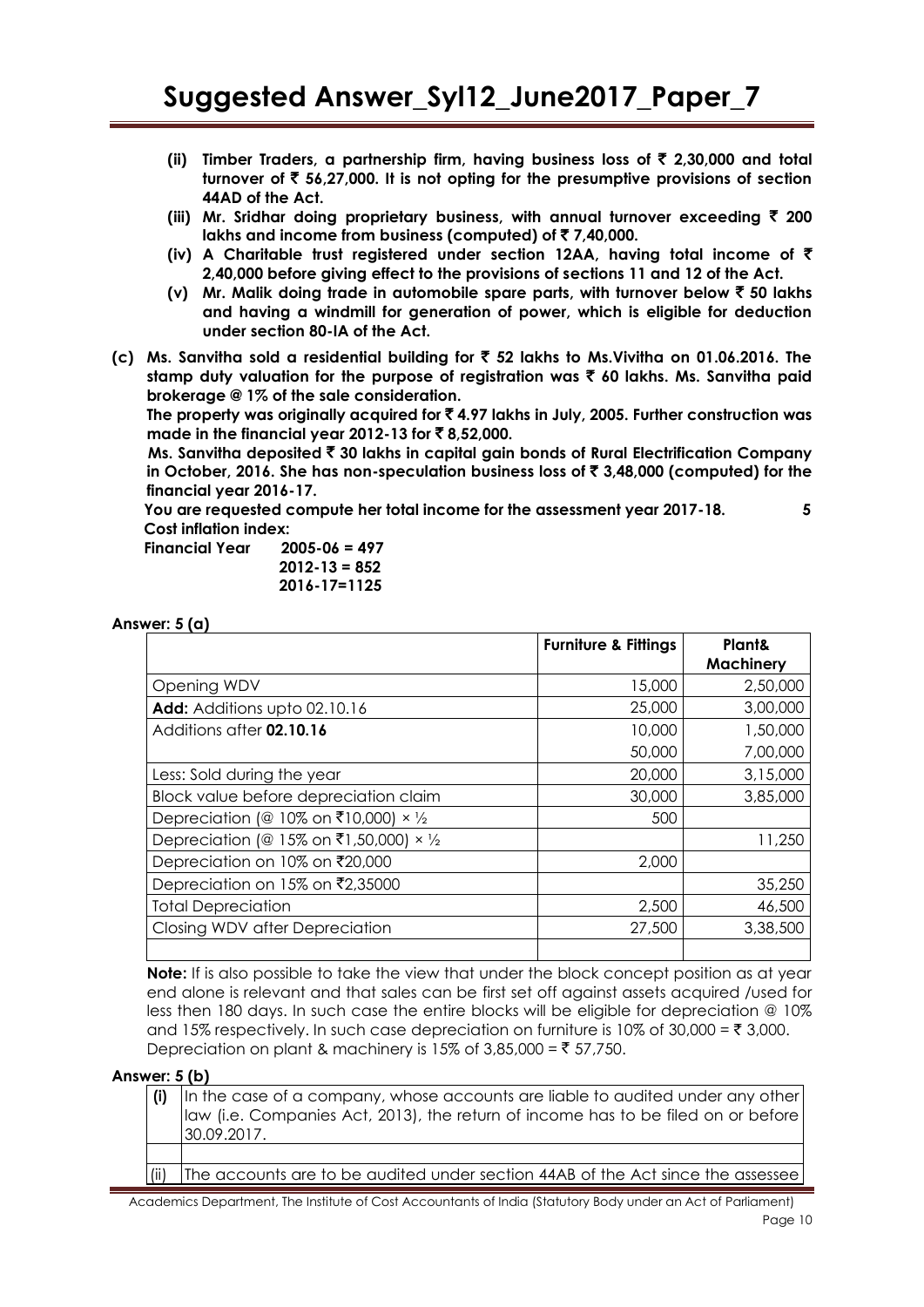|       | firm has not opted for presumptive provisions contained in section 44AD. Thus the<br>return has to be filed on or before 30.09.2017.                                                                                               |
|-------|------------------------------------------------------------------------------------------------------------------------------------------------------------------------------------------------------------------------------------|
|       |                                                                                                                                                                                                                                    |
| (iii) | As the annual turnover has exceeded $\bar{\tau}$ 200 lakhs, the accounts are to be audited<br>under section 44AB of the Act and the 'due date' for filing the return would be<br>30.09.2017                                        |
|       |                                                                                                                                                                                                                                    |
| (iv)  | The total income before giving effect to the provisions of section 11 and section<br>12 of the Act, is below the maximum limit not chargeable to tax i.e. below<br>₹2,50,000. Hence the 'due date' is 31 <sup>st</sup> July, 2017. |
|       |                                                                                                                                                                                                                                    |
| (v)   | As the assessee wants to claim deduction under section 80-IA of the Act, the 'due'<br>date' for filing the return of income would be 30.09.2017.                                                                                   |

### **Answer: 5 (c)**

### **Computation of total income of Ms. Sanvitha for A. Y. 2017 – 18**

|                                                                                                                           |           | ₹         | ₹          |
|---------------------------------------------------------------------------------------------------------------------------|-----------|-----------|------------|
| Profits and gains of business or profession - computed                                                                    |           |           | (3,48,000) |
| <b>Capital Gains:</b>                                                                                                     |           |           |            |
| Sale consideration is below the stamp duty value, hence<br>stamp duty value to be adopted as deemed sale<br>consideration |           | 60,00,000 |            |
| Less: Brokerage @ 1% of 52 lakhs                                                                                          |           | 52,000    |            |
|                                                                                                                           |           | 59,48,000 |            |
| Less: Indexed cost of acquisition                                                                                         |           |           |            |
| F.Y 2005-06: 497000 × 1125/497                                                                                            | 11,25,000 |           |            |
| F.Y.2012-13: 852000 × 1125/852                                                                                            | 11,25,000 |           |            |
|                                                                                                                           |           | 22,50,000 |            |
|                                                                                                                           |           | 36,98,000 |            |
| Less: Exemption under section 54EC for investment in REC<br>bonds                                                         |           | 30,00,000 |            |
| Long-term capital gain                                                                                                    |           |           | 6,98,000   |
| <b>Total Income</b>                                                                                                       |           |           | 3,50,000   |

Note: Business loss can be set off against long-term capital gain.

- **6. (a) State with reasons, the amount of tax to be deducted at source under section 194C from the following amounts payable: 2×2=4**
	- **(i) Amount payable to Samir against four different contract viz. contract 1** ` **30,000, contract 2** ` **25,000, contract 3** ` **26,000 and contract 4** ` **20,000.**
	- **(ii) Amount** ` **2,50,000 payable to Sriram, a contractor for plying goods carriage. Sriram submitted declaration that he owns eight goods carriages and he furnished his permanent account number to the payer.**
	- **(b) Laxman Memorial Trust, which operates a hospital, is registered as a charitable trust under section 12AA. Following details have been furnished by the trust in respect of the previous year 2016-17:**

|      | <b>Particulars</b>                                                                   |           |
|------|--------------------------------------------------------------------------------------|-----------|
|      | Income from operation of hospital                                                    | 16,50,000 |
| (ii) | Voluntary non-corpus contribution (including anonymous)<br>contribution of 2,00,000) | 5,00,000  |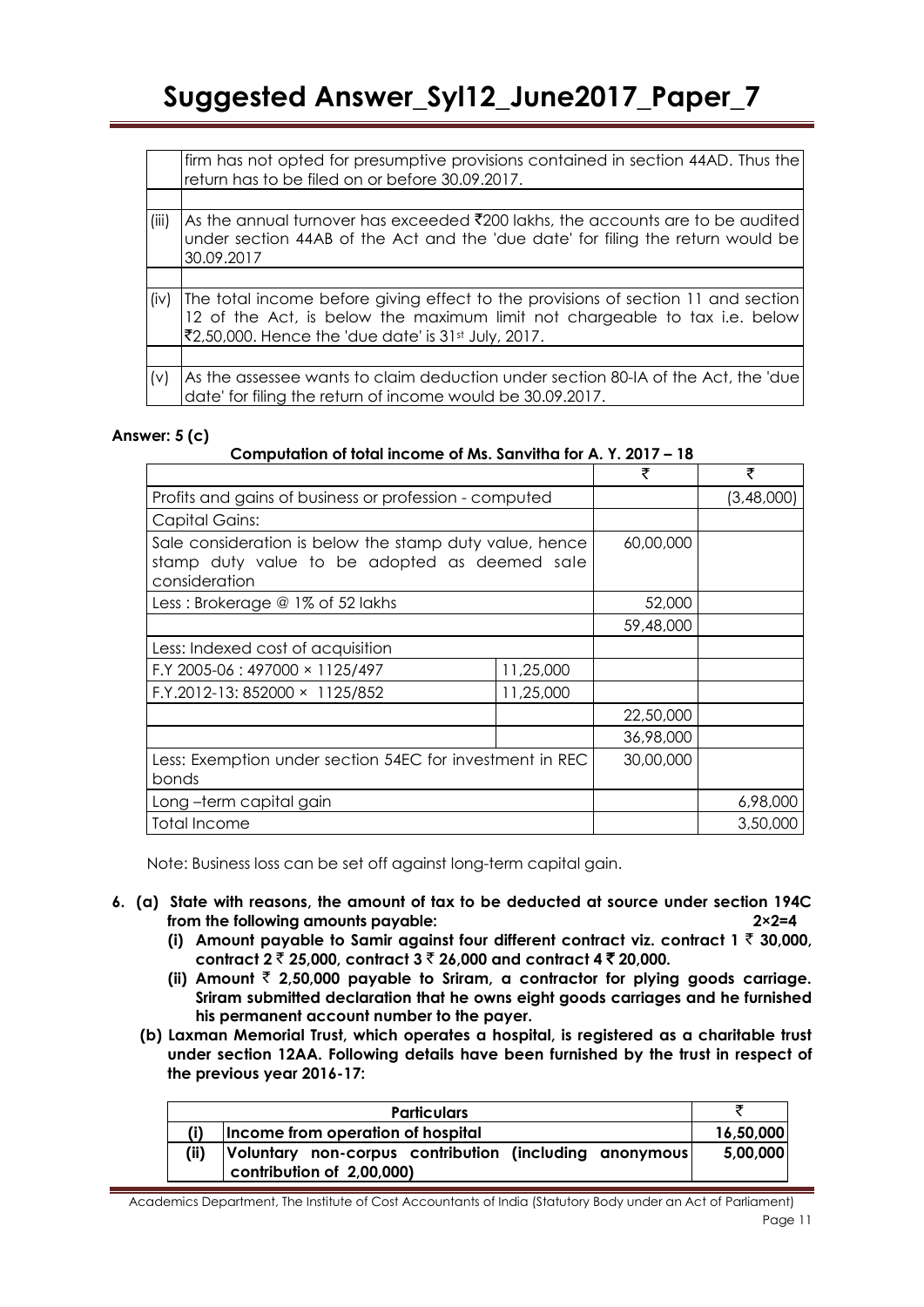**(iii) Amount applied for the purposes of the hospital 12,50,000**

**Compute the total income of the trust and the tax payable by it for the assessment year 2017-18. 6** 

- **(c) The Principal Commissioner of Income-tax or Commissioner of income-tax has the power under section 263 to revise any order passed by the Assessing Officer, if such order is erroneous in so far as it is prejudicial to the interest of the Revenue. In this context, answer the following:**
	- **(i) When is an order passed by the Assessing Officer deemed to be erroneous in so far as it is prejudicial to the interest of the Revenue?**
	- **(ii) What is the time limit for passing such order of revision? 5**

**Answer 6 (a)** 

- (i) As per section 194C, tax is not required to be deducted at source from amount credited or paid to a contractor, if such amount does not exceed  $\bar{\tau}$  30,000. However, if the aggregate of the amounts credited or paid during the financial year exceeds  $\bar{z}$  1,00,000, the payer has to deduct tax at source. Here, the aggregate of amounts payable exceeded  $\bar{\tau}$  1,00,000, tax is to be deducted at source under section 194C. The tax to be deducted is 1% of  $\bar{z}$  1,01,000  $i.e \t{F} 1,010.$
- (ii) Where a contractor for plying of goods carriages furnishes PAN and a declaration that he has not owned more than ten goods carriages at any time during the financial year, the payer is not required to deduct tax at source. Here, Sriram, the contractor has furnished PAN and a declaration that he owns only eight goods carriages, the payer is not required to deduct tax at source under section 194C.

# **Answer 6 (b)**

### **Computation of taxable income of Laxman Memorial trust and tax payable for Assessment year 2017 – 2018**

| Particulars                                                                                                 | ₹      | ₹                      |
|-------------------------------------------------------------------------------------------------------------|--------|------------------------|
| Income from operation of hospital                                                                           |        | 16,50,000              |
| Voluntary contribution other than anonymous contribution                                                    |        | 3,00,000               |
|                                                                                                             |        | 19,50,000              |
| Less: 15% of $\bar{\tau}$ 19,50,000 allowed to be set apart                                                 |        | 2,92,500               |
| Amount available for application for charitable purpose<br>Less: Amount applied for the purpose of hospital |        | 16,57,500<br>12,50,000 |
|                                                                                                             |        | 4,07,5000              |
| Add: Anonymous donation (₹ 2,00,000 - ₹ 1,00,000 exempt<br>under section 115BBC                             |        | 1,00,000               |
| Total Income                                                                                                |        | 5,07,500               |
| Tax on anonymous donation of ₹1,00,000 @ 30%                                                                |        | 30,000                 |
| Tax on other income of ₹4,07,500 at normal rates: Upto ₹<br>2,50,000                                        | Nil    |                        |
| On balance of ₹1,57,500@ 10%                                                                                | 15,750 |                        |
|                                                                                                             |        | 15,750                 |
|                                                                                                             |        | 45,750                 |
| Education cess @ 3%                                                                                         |        | 1,373                  |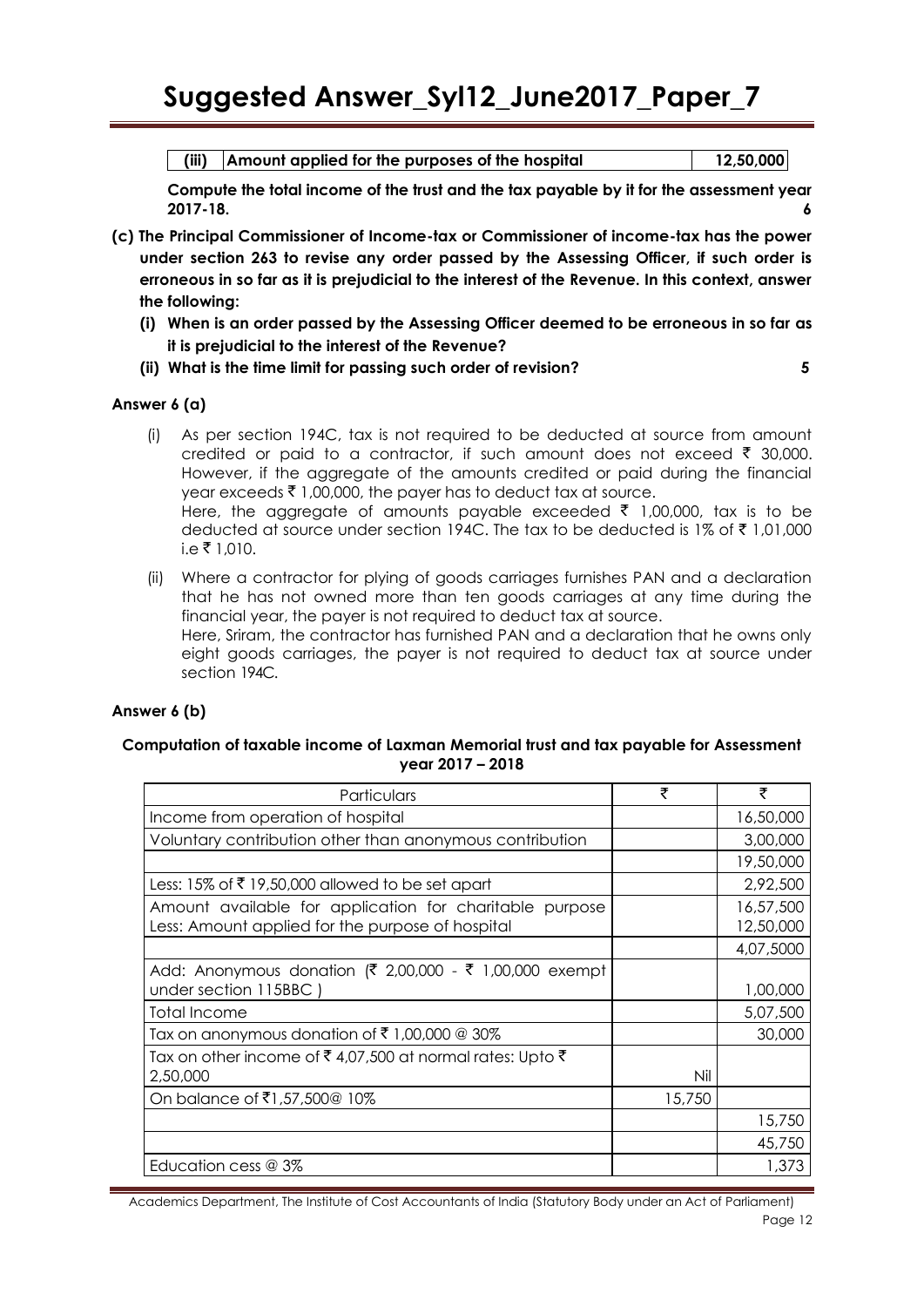| Total Tax payable    |     |
|----------------------|-----|
| Rounded off u/s 288B | 120 |

## **Answer 6 (c)**

- (i) As per Explanation 2 to section 263, for the purpose of the section, an order passed by the Assessing Officer shall be deemed to be erroneous in do far as it is prejudicial to the interest of the revenue, if the Principal Commissioner or Commissioner is of the opinion that-
	- (a) the order is passed without making enquiries or verification which should have been made;
	- (b) the order is passed allowing any relief without enquiring into the claim;
	- (c) the order has not been made in accordance with any order, direction or instruction issued by the CBDT under section 119
	- (d) the order has not been passed in accordance with any decision which is prejudicial to the assessee, rendered by the jurisdictional High Court or Supreme Court in the case of the assessee or any other person.
- (ii) Time limit for passing the order of revision under section 263 is two years from the end of the financial year in which the order sought to be revised was passed.

## **Section B (International Taxation and Transfer Pricing)**

**Answer Question No. 7, which is compulsory, and any one Question Nos. 8 and 9.**

- **7. State, without indicating reasons, whether the following statement are true or false. 1×5=5**
	- **(a) In case there is no Double Taxation Avoidance Agreement, the relief on foreign income is known as unilateral relief.**
	- **(b)** Monetary limit for specified domestic transaction is  $\bar{z}$  25 crore.
	- **(c) Where there is a Double Taxation Avoidance Agreement between India and foreign country, person resident in the foreign country is entitled to double taxation relief, provided tax residency certificate is obtained by that person.**
	- **(d) Rate of tax as per Income-tax Act on income by way of royalty received by a nonresident from an Indian company in pursuance of an agreement entered into on 1st April, 2010 is 15%.**
	- **(e) Salary received by an individual, who is a non-resident, from his overseas employer for services rendered in India is liable to tax in India.**

#### **Answer 7:**

- (a) True
- (b) False
- (c) True
- (d) False
- (e) True
- **8. (a) State the difficulties in applying the arm's length principle in the context of transfer pricing.** 5
	- **(b) State with brief reason, whether the following lead to emergence of 'associated enterprises' relationship: 1×5=5**
		- **(i) A Co. Ltd. (USA) having 29% equity shares in B Co. Ltd. of Mumbai and 26% equity shares in Mega Co. Inc. of Singapore.**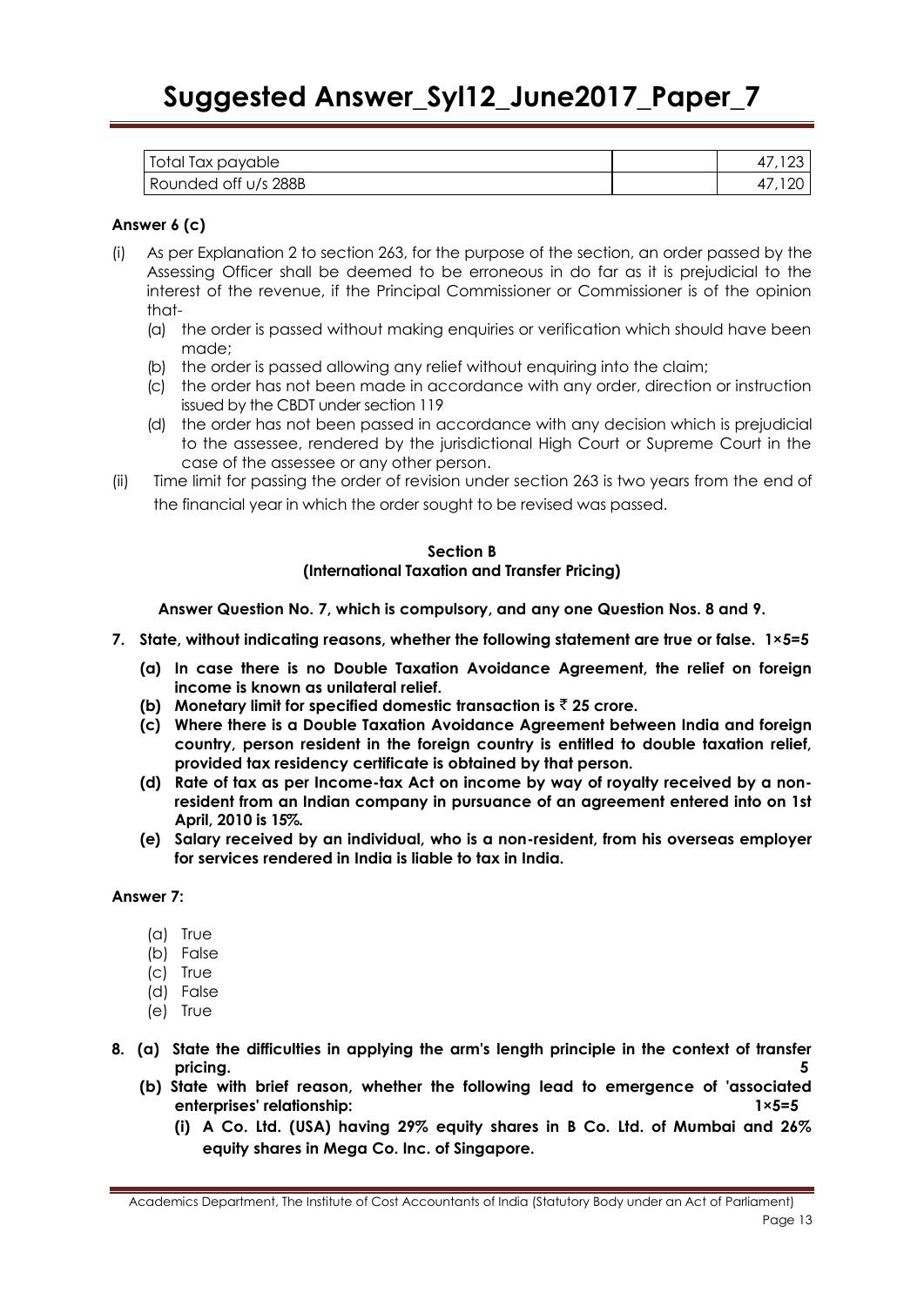- **(ii) Axe Co. Ltd. of Kolkata availed** ` **3 crores loan based on the guarantee of Max Co. Ltd. of UK. The total borrowing of Axe Co. Ltd. was** ` **40 crores, excluding this loan.**
- **(iii) New Stream Ltd., UK, appointed one executive director in Wonder Ltd. of Cochin. New Stream Ltd. has 15% stake in Wonder Ltd.**
- **(iv) White Garments Ltd of Mumbai used the secret formula of Bashir Inc. of**  Singapore for which it paid  $\bar{z}$  5 crores. The secret formula is the basis for the **manufacturing activities of White Garments Ltd.**
- **(v) BB Ltd. purchased raw materials from Chennai Ltd. of Colombo for** ` **60 crore, out**  of its total purchase of  $\bar{\tau}$  80 crores.
- **(c) Soft Ltd. of Chennai supplied shoes to its holding company Rock Ltd. of US. It supplied**  ` **10000 pairs at** ` **1,500 per pair. It sold the same quality shoes at** ` **1,800 per pair to unrelated parties. It allowed credit period of 3 months to Rock Ltd., as against 1 month allowed to unrelated parties. The interest burden on Soft Ltd. was quantified @**  ` **10 lakhs due to extra credit time allowed to Rock Ltd.**

**Rock Ltd. supplied leather to Soft Ltd. at concessional rate which resulted in lower**  cost of production by  $\bar{z}$  50 per pair.

**Compute the amount of income that would be impacted by the transactions between the parties, in the context of transfer pricing provisions. 5**

### **Answer 8:**

- (a)Although the arm's length principle has international consensus, the following difficulties are experienced in applying such principle in a number of situations:
	- 1. Difficulty in identifying transactions between independent parties which can be considered as exact comparable with controlled transactions
	- 2. In multi-national organizations, the group first identifies the goal and then creates the associated enterprises and finally the transactions are entered into. These procedures do not apply to independent enterprises. Thus, there may be transactions within a multi-national group which may not be between independent enterprises.
	- 3. The reductionist approach of splitting a multi-national group into various components before evaluating transfer pricing mean that benefits of economics of scale or integration between the parties, is not appropriately allocated between the multinational group.
	- 4. Application of arm's length imposes compliance burden on enterprises, as they require the multi-national group to search for comparable transactions, robust documentation, etc. that they would otherwise not do.
	- 5. Arm's length principle involves a lot of cost to the group.

(b)

- (i) Any person or enterprise holds directly or indirectly shares carrying not less than 26% of the voting power in each of such enterprises lead to associated enterprise relationship among them.
- (ii) When one enterprise guarantees not less than 10% of the total borrowings of the other enterprise they become associated enterprises. In this case the borrowing including the loan based on guarantee would be  $\bar{z}$  43 crores and whereas the guaranteed loan is only  $\bar{\tau}$  3 crores which is less than 10% and hence they are not associated enterprises.
- (iii) Though the shareholding is below 26% yet when one or more executive directors or executive members of the governing board of one enterprise is appointed by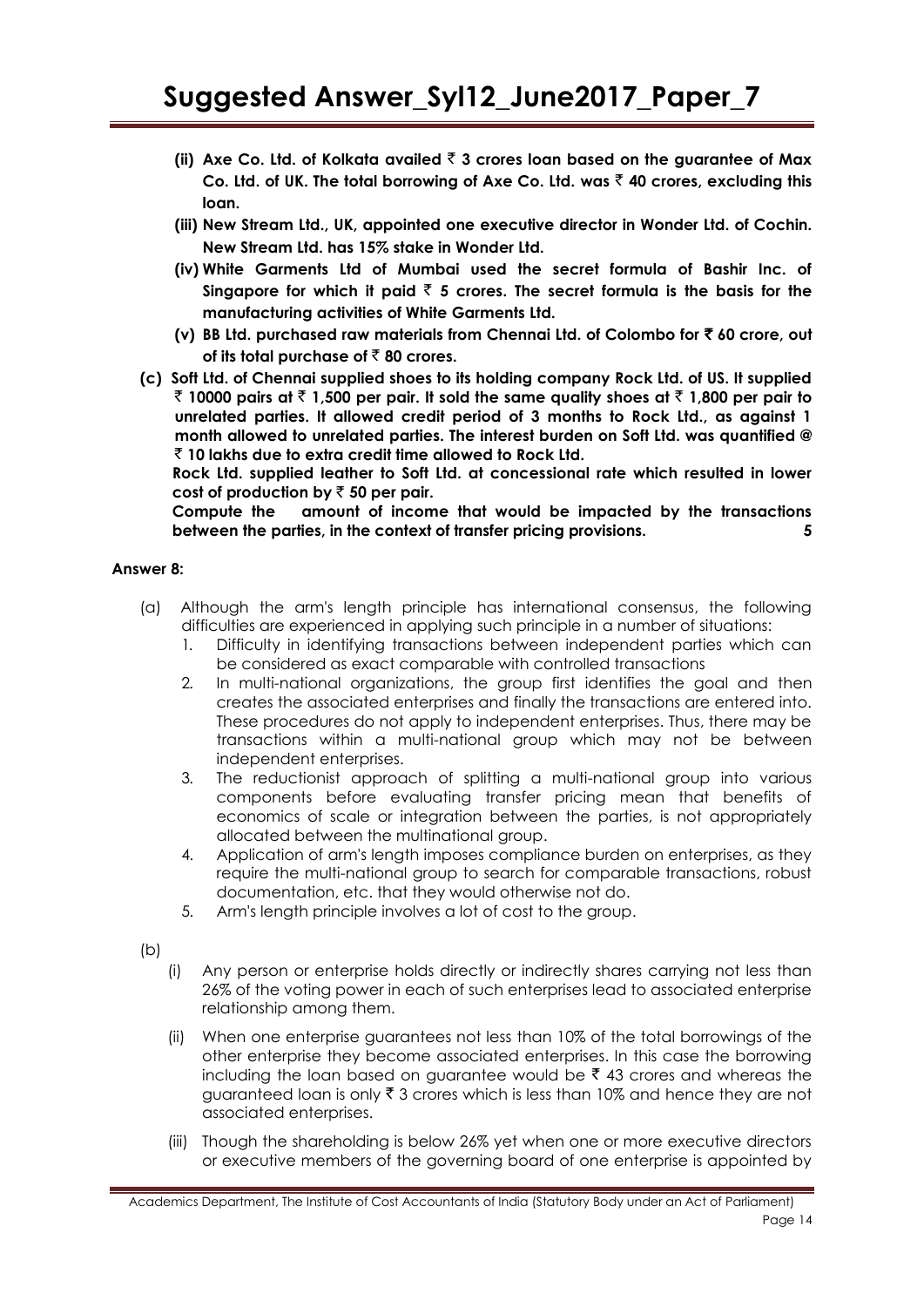another enterprise the relationship of associated enterprises emerges into existence.

- (iv) When one enterprise is wholly dependent on the use of secret formula or process of which the other enterprises is the owner or in respect of which the other enterprise has exclusive rights, they become associated enterprises. Since White Garments Ltd is dependent on the secret formula of Bashir Inc. they become associated enterprises.
- (v) When 90% or more raw materials required for manufacture by one enterprise is supplied by another enterprise, the relationship of associated enterprise comes into existence. In this case, the purchase from Chennai Ltd is `60 crores out **of** the total purchase of `80 crores and hence the relationship of AE does not come into existence.
- (c) Computation of income to be adjusted due to transactions with associated enterprise

| Particulars                                                         |           |
|---------------------------------------------------------------------|-----------|
| Sale to unrelated party (per pair)                                  | 1,800     |
| Less: Sale to related party (per pair)                              | 1,500     |
|                                                                     | 300       |
| For 10000 pairs                                                     | 30,00,000 |
| Add: Extra expenditure by way of interest due to supply to related  |           |
| party.                                                              | 10,00,000 |
|                                                                     | 40,00,000 |
| Less: Saving in cost due to supply of raw material by related party |           |
| 10000 x 50                                                          | 5,00,000  |
| Addition to be made to the total income of Soft Ltd                 | 35,00,000 |

- **9. (a) Government of India can enter into Double Taxation Avoidance Agreement with Government of any other country. What does such agreement normally provide for? 5**
	- **(b) Answer the following briefly: 1×5=5**
		- **(i) When will the requirement from maintenance of information and documents required under section 92D not apply in respect of international transaction or specified domestic transaction?**
		- **(ii) State the prescribed form in which the report of international transaction is to be obtained from a Chartered Accountant.**
		- **(iii) For how many years should the information and documents related to international transaction to be maintained?**
		- **(iv) State the quantum of penalty leviable for failure to furnish the report of international transactions as per section 92E.**
		- **(v) How is the expenditure incurred from any transaction with a person located in notified jurisdiction area (NJA) is dealt with under the Income-tax Act?**
	- **(c) Write short notes on: 5**

**Advance Pricing Agreement**

#### **Answer 9:**

- (a) A double taxation avoidance agreement provides for the following:
	- 1. Granting of relief in respect of income which is taxed both in India and that